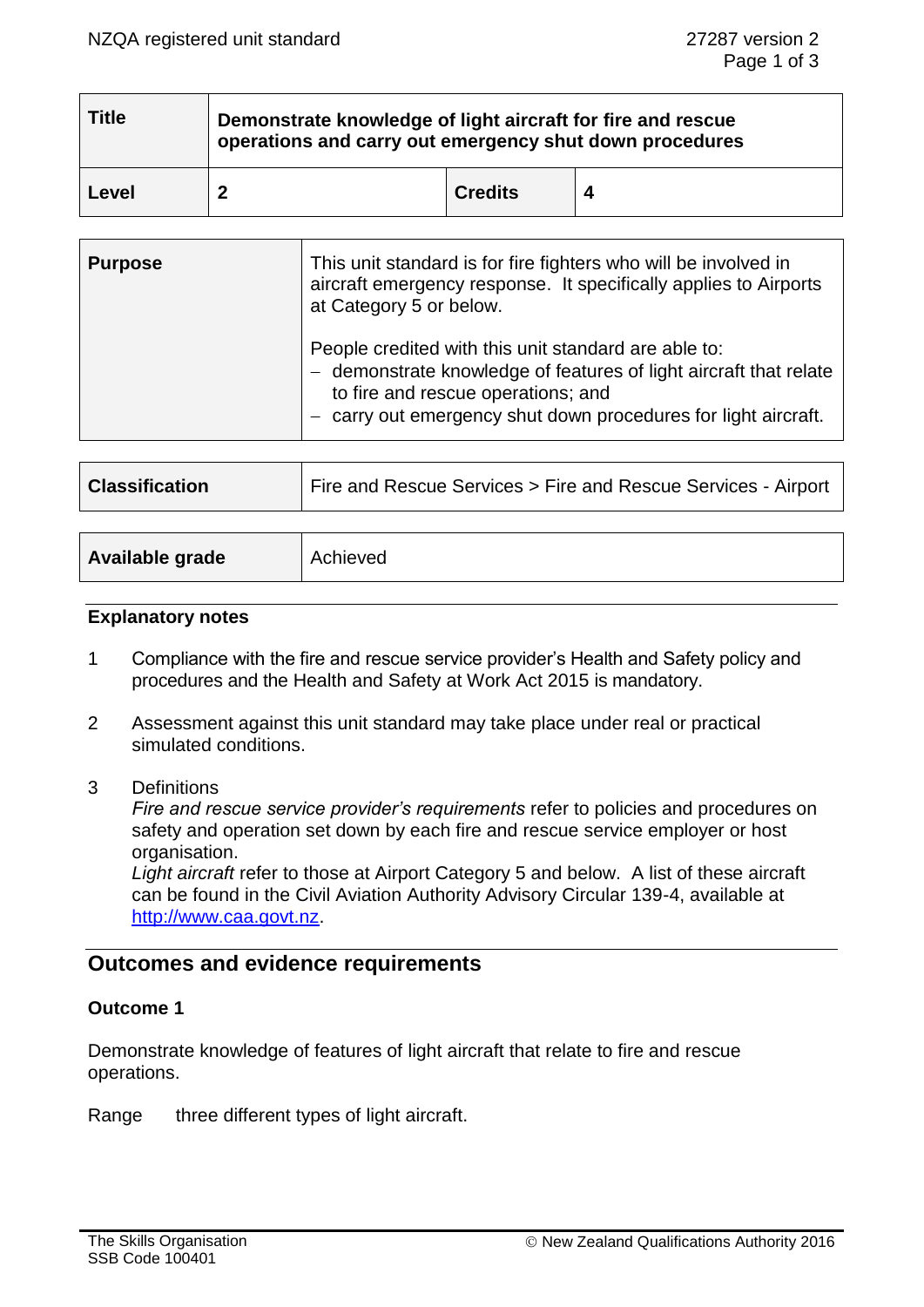## **Evidence requirements**

1.1 Identify and describe aircraft components in accordance with the fire and rescue service provider's requirements.

> Range engine types, fuselage, cockpit, fuel tank, hydraulic system, oxygen system, fire protection or detection system.

- 1.2 Describe the location and operation of aircraft emergency exits in accordance with the fire and rescue service provider's requirements.
- 1.3 Explain potential hazards from the control surfaces of light aircraft in accordance with the fire and rescue service provider's requirements.

Range may include but is not limited to – ailerons, rudders, elevators, flaps, rotors.

## **Outcome 2**

Carry out emergency shut down procedures for light aircraft.

#### **Evidence requirements**

2.1 Carry out aircraft emergency shut down procedures in accordance with the fire and rescue service provider's requirements.

Range engines, batteries, fuel shutoffs.

| <b>Replacement information</b> | This unit standard and unit standard 27288 replaced unit<br>standard 3331. |
|--------------------------------|----------------------------------------------------------------------------|
|                                |                                                                            |

| <b>Planned review date</b> | 31 December 2021 |
|----------------------------|------------------|
|                            |                  |

#### **Status information and last date for assessment for superseded versions**

| <b>Process</b> | <b>Version</b> | <b>Date</b>  | <b>Last Date for Assessment</b> |
|----------------|----------------|--------------|---------------------------------|
| Registration   |                | 17 June 2011 | 31 December 2019                |
| Review         | ◠              | 16 June 2016 | N/A                             |

| <b>Consent and Moderation Requirements (CMR) reference</b>                     | 0039 |  |
|--------------------------------------------------------------------------------|------|--|
| This CMR can be accessed at http://www.nzga.govt.nz/framework/search/index.do. |      |  |

## **Please note**

Providers must be granted consent to assess against standards (accredited) by NZQA, before they can report credits from assessment against unit standards or deliver courses of study leading to that assessment.